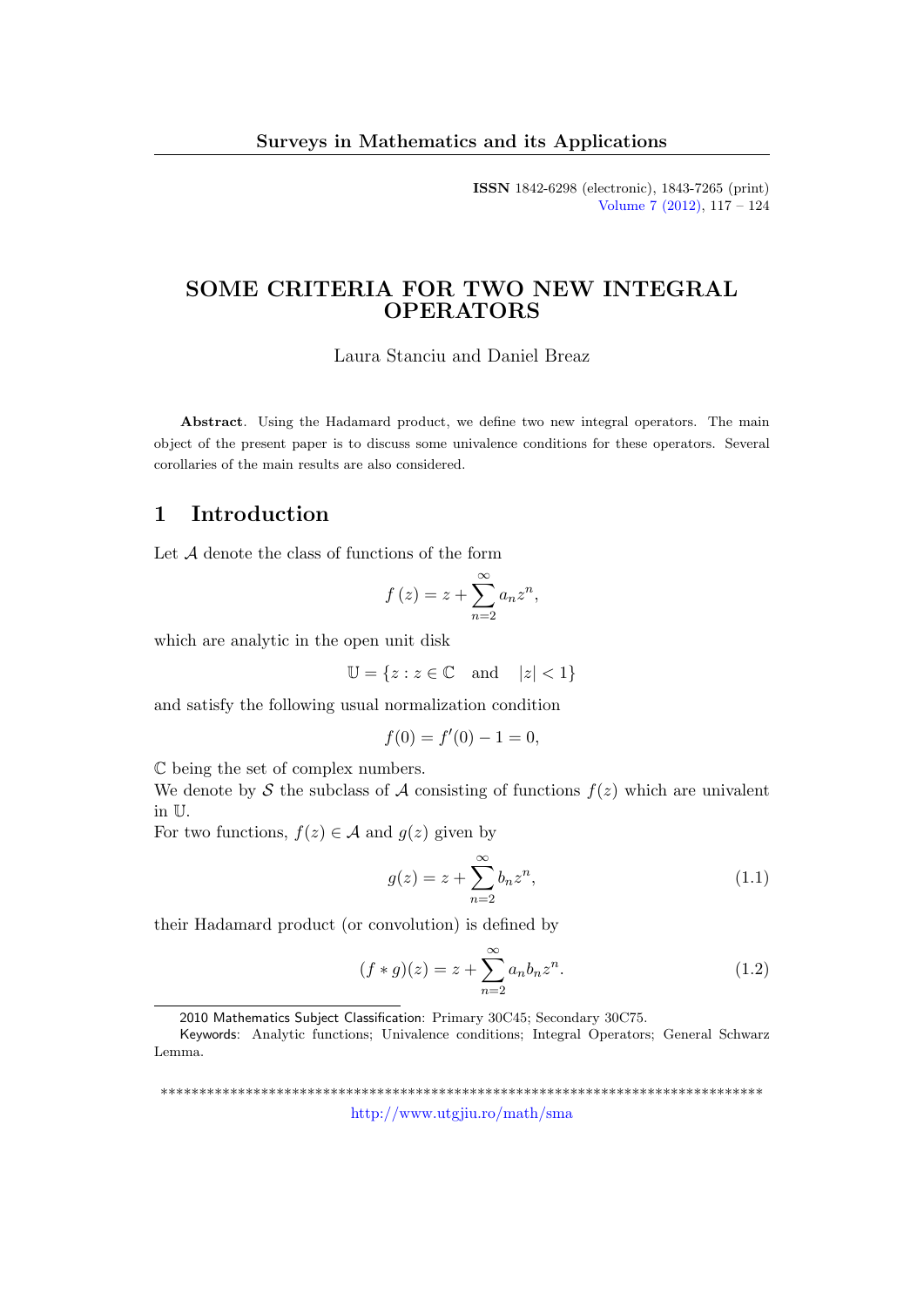For a function  $g \in \mathcal{A}$  defined by [\(1.1\)](#page-0-0), where  $b_n \geq 0$ ,  $(n \geq 2)$ , we define the family  $\mathcal{S}(g, p)$  so that it consists of functions  $f \in \mathcal{A}$  satisfying the condition

<span id="page-1-4"></span>
$$
\left|\frac{z^2(f*g)'(z)}{[(f*g)(z)]^2} - 1\right| \le p\,|z|^2 \qquad (z \in \mathbb{U}; 0 < p \le 2),\tag{1.3}
$$

provided that  $(f * g)(z) \neq 0$ .

Note that  $\mathcal{S}(\frac{z}{1-z},p) = \mathcal{S}(p)$ , where the class  $\mathcal{S}(p)$ ,  $0 < p \le 2$  of analytic and univalent functions was defined by D. Yang and J. Liu [\[4\]](#page-7-0).

Also, if  $f \in \mathcal{S}(p)$  then the following property is true

<span id="page-1-3"></span>
$$
\left|\frac{z^2 f'(z)}{[f(z)]^2} - 1\right| \le p\left|z\right|^2 \qquad (z \in \mathbb{U})\tag{1.4}
$$

relation proved in [\[3\]](#page-7-1).

Using the Hadamard product defined by  $(1.2)$ , we define two families of integral operators:

<span id="page-1-0"></span>
$$
F_{n,\alpha}(f,g)(z) = \left( (1 + n(\alpha - 1)) \int_0^z \prod_{i=1}^n ((f_i * e^{g_i})(t))^{\alpha - 1} dt \right)^{\frac{1}{1 + n(\alpha - 1)}} \qquad (1.5)
$$
  

$$
\alpha_i \in \mathbb{C}; f_i, g_i \in \mathcal{A} \text{ for all } i \in \{1, 2, ..., n\}.
$$

<span id="page-1-1"></span>
$$
G_{n,\beta}(f,g)(z) = \left(\beta \int_0^z t^{\beta - n\alpha - 1} \prod_{i=1}^n ((f_i * g_i)(t))^{\alpha} dt\right)^{\frac{1}{\beta}}
$$
(1.6)  

$$
\alpha_i \in \mathbb{C}; f_i, g_i \in \mathcal{A}; M \ge 1 \text{ for all } i \in \{1, 2, ..., n\}.
$$

In the present paper, we study the univalence conditions involving the families of integral operators defined by  $(1.5)$  and  $(1.6)$ .

In the proof of our main results (Theorem [3](#page-2-0) and Theorem [6\)](#page-4-0) we need the following univalence criterion. The univalence criterion, asserted by Theorem [1](#page-1-2) below, was proven by Pescar [\[2\]](#page-7-2).

<span id="page-1-2"></span>**Theorem 1.** [\[2\]](#page-7-2) Let  $\alpha \in \mathbb{C}$  with Re $\alpha > 0$ ,  $c \in \mathbb{C}$  with  $|c| \leq 1$ ,  $c \neq -1$ . If  $f \in \mathcal{A}$ satisfies

$$
\left|c\left|z\right|^{2\alpha}+\left(1-\left|z\right|^{2\alpha}\right)\frac{zf^{\prime\prime}(z)}{\alpha f^{\prime}(z)}\right|\leq 1,
$$

for all  $z \in \mathbb{U}$  then the integral operator

$$
F_{\alpha}(z) = \left(\alpha \int_0^z t^{\alpha - 1} f'(t) dt\right)^{\frac{1}{\alpha}}
$$

is in the class S.

\*\*\*\*\*\*\*\*\*\*\*\*\*\*\*\*\*\*\*\*\*\*\*\*\*\*\*\*\*\*\*\*\*\*\*\*\*\*\*\*\*\*\*\*\*\*\*\*\*\*\*\*\*\*\*\*\*\*\*\*\*\*\*\*\*\*\*\*\*\*\*\*\*\*\*\*\*\*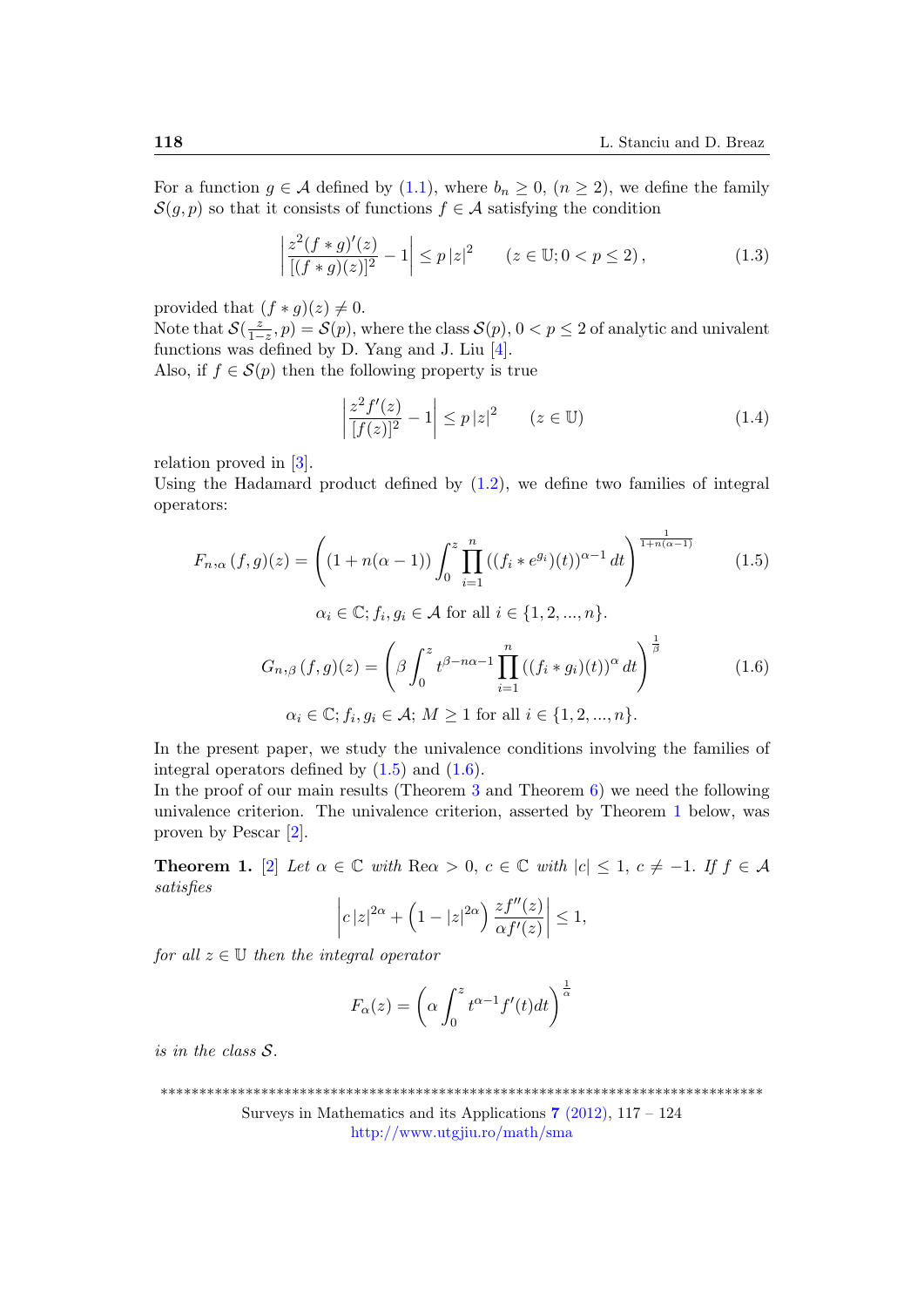Finally, in our present investigation, we shall also need the familiar Schwarz Lemma (see, for details,  $[1]$ ).

**Lemma 2.** (General Schwarz Lemma)  $[1]$  Let the function f be regular in the disk  $\mathbb{U}_R = \{z \in \mathbb{C} : |z| < R\}$ , with  $|f(z)| < M$  for fixed M. If f has one zero with multiplicity order bigger than m for  $z = 0$ , then

$$
|f(z)| \le \frac{M}{R^m} |z|^m \qquad (z \in \mathbb{U}_R).
$$

The equality can hold only if

$$
f(z) = e^{i\theta} \frac{M}{R^m} z^m,
$$

where  $\theta$  is constant.

## 2 Main Results

<span id="page-2-0"></span>**Theorem 3.** Let  $f_i \in \mathcal{A}$  for all  $i \in \{1, 2, ..., n\}$ ,  $\alpha \in \mathbb{C}$  and  $M_i \geq 1$  with

<span id="page-2-2"></span>
$$
|c| \le 1 - \left| \frac{\alpha - 1}{\alpha} \right| \sum_{i=1}^{n} [(p_i + 1)M_i + 1], \qquad c \in \mathbb{C}, c \ne -1.
$$
 (2.1)

If for all  $i \in \{1, 2, ..., n\}$ ,  $f_i \in \mathcal{S}(g_i, p_i)$ ,  $0 < p_i \le 2$  and

<span id="page-2-1"></span>
$$
|(f_i * e^{g_i})(z)| \le M_i, \qquad (z \in \mathbb{U})
$$
\n
$$
(2.2)
$$

then the integral operator  $F_{n,\alpha}(f,g)(z)$  defined by [\(1.5\)](#page-1-0) is in the class S.

*Proof.* We begin by observing that the integral operator  $F_{n,\alpha}(f,g)(z)$  in [\(1.5\)](#page-1-0) can be rewritten as follows:

$$
F_{n,\alpha}(f,g)(z) = \left( (1 + n(\alpha - 1)) \int_0^z t^{n(\alpha - 1)} \prod_{i=1}^n \left( \frac{(f_i * e^{g_i})(t)}{t} \right)^{\alpha - 1} dt \right)^{\frac{1}{1 + n(\alpha - 1)}}.
$$

Let us define the function  $h(z)$  by

$$
h(z) = \int_0^z \prod_{i=1}^n \left( \frac{(f_i * e^{g_i})(t)}{t} \right)^{\alpha - 1} dt
$$

$$
f_i, g_i \in \mathcal{A}
$$
 for all  $i \in \{1, 2, ..., n\}.$ 

\*\*\*\*\*\*\*\*\*\*\*\*\*\*\*\*\*\*\*\*\*\*\*\*\*\*\*\*\*\*\*\*\*\*\*\*\*\*\*\*\*\*\*\*\*\*\*\*\*\*\*\*\*\*\*\*\*\*\*\*\*\*\*\*\*\*\*\*\*\*\*\*\*\*\*\*\*\*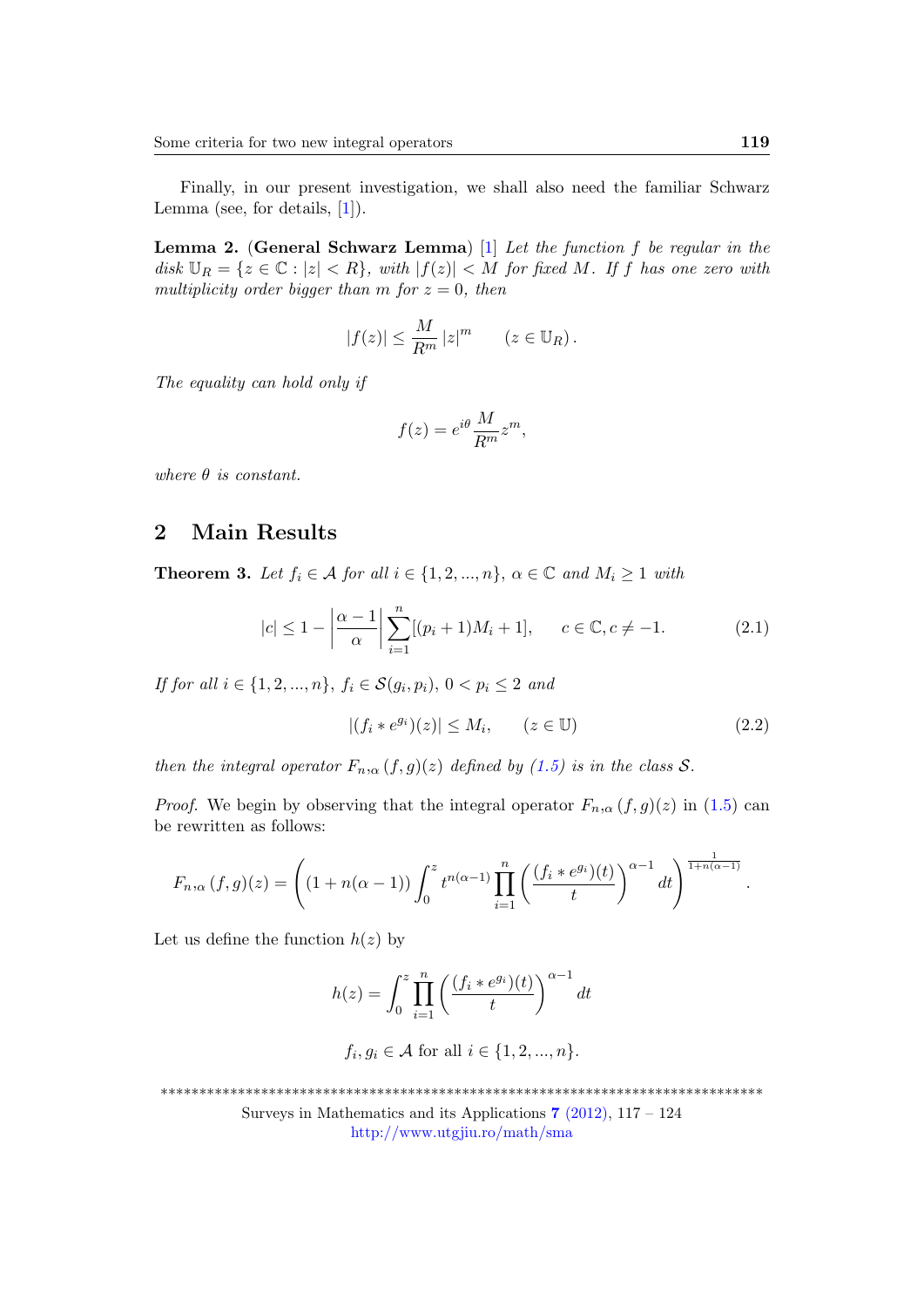The function  $h(z)$  is indeed regular in U and satisfies the following usual normalization condition:

$$
h(0) = h'(0) - 1 = 0.
$$

Now, calculating the derivatives of  $h(z)$  of the first and second orders, we readily obtain

$$
h'(z) = \prod_{i=1}^{n} \left( \frac{(f_i * e^{g_i})(z)}{z} \right)^{\alpha - 1}
$$

and

$$
\frac{zh''(z)}{h'(z)} = (\alpha - 1) \sum_{i=1}^{n} \left( \frac{z(f_i * e^{g_i})'(z)}{(f_i * e^{g_i})(z)} - 1 \right), \quad (z \in \mathbb{U})
$$

which readily shows that

$$
\begin{split}\n\left|c\left|z\right|^{2\alpha} + \left(1 - \left|z\right|^{2\alpha}\right) \frac{zh''(z)}{\alpha h'(z)}\right| \\
&= \left|c\left|z\right|^{2\alpha} + \left(1 - \left|z\right|^{2\alpha}\right) \frac{\alpha - 1}{\alpha} \sum_{i=1}^{n} \left(\frac{z(f_i * e^{g_i})'(z)}{(f_i * e^{g_i})(z)} - 1\right)\right| \\
&\leq |c| + \left|\frac{\alpha - 1}{\alpha}\right| \sum_{i=1}^{n} \left(\left|\frac{z(f_i * e^{g_i})'(z)}{(f_i * e^{g_i})(z)}\right| + 1\right) \\
&\leq |c| + \left|\frac{\alpha - 1}{\alpha}\right| \sum_{i=1}^{n} \left(\left|\frac{z^2(f_i * e^{g_i})'(z)}{[(f_i * e^{g_i})(z)]^2}\right| \left|\frac{(f_i * e^{g_i})(z)}{z}\right| + 1\right).\n\end{split} \tag{2.3}
$$

<span id="page-3-0"></span>Furthermore, from the hypothesis [\(2.2\)](#page-2-1) of Theorem [3,](#page-2-0) we have

$$
|(f_i * e^{g_i})(z)| \le M_i \qquad (z \in \mathbb{U})
$$

then by General Schwarz Lemma, we thus obtain

$$
|(f_i * e^{g_i})(z)| \le M_i |z| \qquad (z \in \mathbb{U})
$$

for all  $i \in \{1, 2, ..., n\}$ . Next, by making use of  $(2.3)$ , we have

$$
\begin{aligned}\n\left|c\left|z\right|^{2\alpha} + \left(1 - \left|z\right|^{2\alpha}\right) \frac{zh''(z)}{\alpha h'(z)}\right| \\
&\leq |c| + \left|\frac{\alpha - 1}{\alpha}\right| \sum_{i=1}^{n} \left(\left(\left|\frac{z^2(f_i * e^{g_i})'(z)}{[(f_i * e^{g_i})(z)]^2} - 1\right| + 1\right) M_i + 1\right) \\
&\leq |c| + \left|\frac{\alpha - 1}{\alpha}\right| \sum_{i=1}^{n} [(p_i + 1) M_i + 1] \\
&\leq 1 \quad (z \in \mathbb{U}, c \in \mathbb{C}, M_i \geq 1)\n\end{aligned}
$$

\*\*\*\*\*\*\*\*\*\*\*\*\*\*\*\*\*\*\*\*\*\*\*\*\*\*\*\*\*\*\*\*\*\*\*\*\*\*\*\*\*\*\*\*\*\*\*\*\*\*\*\*\*\*\*\*\*\*\*\*\*\*\*\*\*\*\*\*\*\*\*\*\*\*\*\*\*\*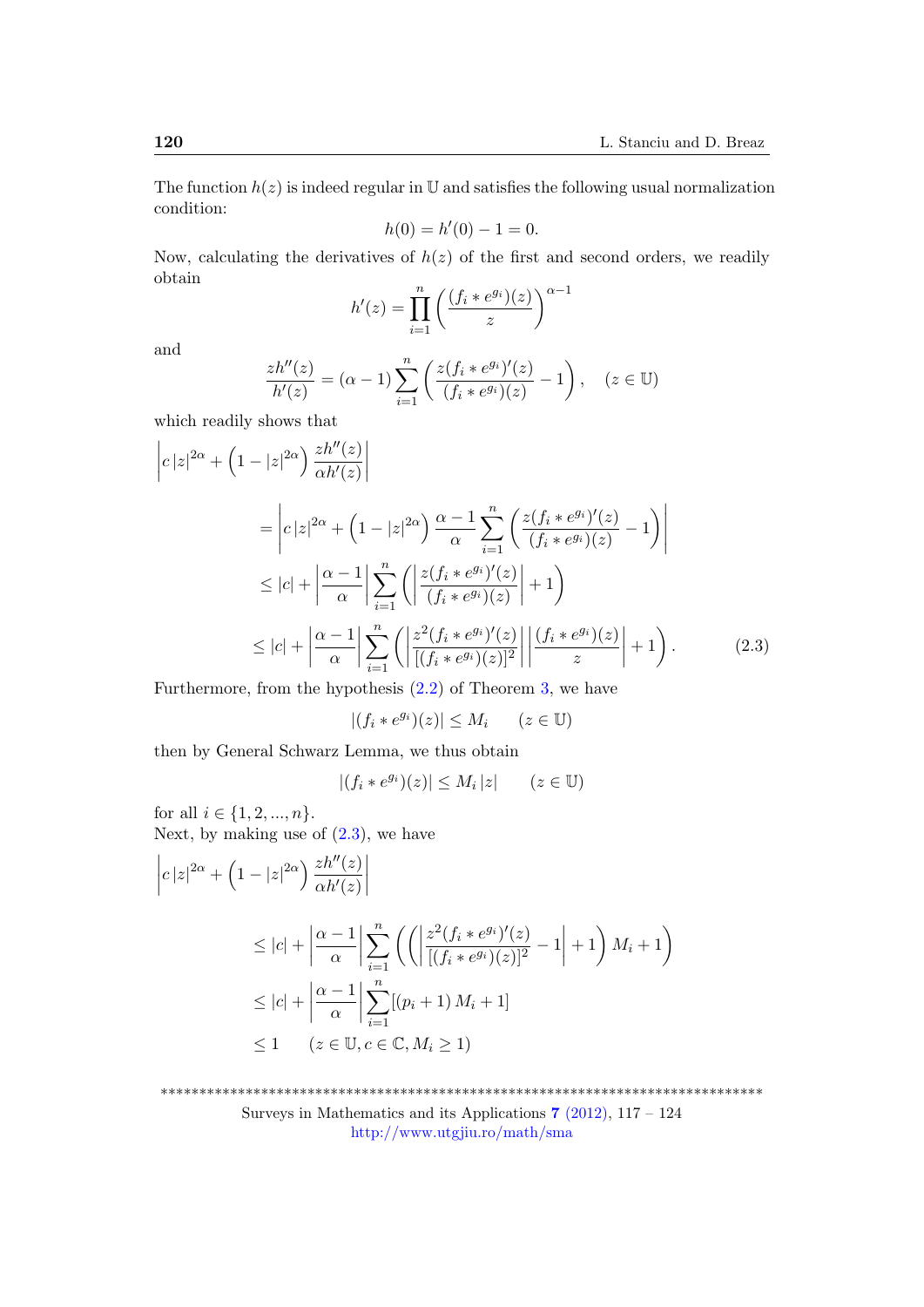where we have also used the hypothesis [\(2.1\)](#page-2-2) of Theorem [3.](#page-2-0) Finally, by applying Theorem [1,](#page-1-2) we conclude that the integral operator  $F_{n,\alpha}(f,g)(z)$ 

defined by  $(1.5)$  is in the class  $S$ .

Setting  $q_1 = q_2 = ... = q_n = 0$  in Theorem [3](#page-2-0) we have

<span id="page-4-1"></span>Corollary 4. Let  $f_i \in \mathcal{A}$  for all  $i \in \{1, 2, ..., n\}$ ,  $\alpha \in \mathbb{C}$  and  $M_i \geq 1$  with

$$
|c| \le 1 - \left| \frac{\alpha - 1}{\alpha} \right| \sum_{i=1}^{n} [(p_i + 1)M_i + 1], \quad c \in \mathbb{C}, c \ne -1.
$$

If for all  $i \in \{1, 2, ..., n\}, f_i \in \mathcal{S}(p_i), 0 < p_i \leq 2$  satisfy the condition  $(1.4)$  and

 $|f_i(z)| \leq M_i \quad (z \in \mathbb{U})$ 

then the integral operator

$$
F_{n,\alpha}(f)(z) = \left( (1 + n(\alpha - 1)) \int_0^z \prod_{i=1}^n \left( \frac{f_i(t)}{t} \right)^{\alpha - 1} dt \right)^{\frac{1}{1 + n(\alpha - 1)}}
$$

is in the class S.

Setting  $n = 1$  and  $M = 1$  in Corollary [4](#page-4-1) we have

Corollary 5. Let  $f \in \mathcal{A}$ ,  $\alpha \in \mathbb{C}$  and

$$
|c| \le 1 - \left| \frac{\alpha - 1}{\alpha} \right| (p + 2), \quad c \in \mathbb{C}, c \ne -1.
$$

If  $f \in \mathcal{S}(p)$ ,  $0 < p \leq 2$  satisfies the condition  $(1.4)$  and

$$
|f(z)| \le 1 \qquad (z \in \mathbb{U})
$$

then the integral operator

$$
F_{\alpha}(f)(z) = \left(\alpha \int_0^z \left(\frac{f(t)}{t}\right)^{\alpha-1} dt\right)^{\frac{1}{\alpha}}
$$

is in the class S.

<span id="page-4-0"></span>**Theorem 6.** Let  $f_i \in \mathcal{A}, \alpha \in \mathbb{C}$  and  $M_i \geq 1$  for all  $i \in \{1, 2, ..., n\}$ . If for all  $i \in \{1, 2, ..., n\},\ f_i \in \mathcal{S}(g_i, p_i),\ 0 < p_i \leq 2\$ and

$$
|(f_i * g_i)(z)| \le M_i \qquad (z \in \mathbb{U}) \tag{2.4}
$$

then for any complex number  $\beta$ ,

<span id="page-4-2"></span>
$$
\text{Re}\beta \ge |\alpha| \sum_{i=1}^{n} [(p_i + 1)M_i + 1]
$$
 (2.5)

the integral operator  $G_{n,\beta}(f,g)(z)$  defined by [\(1.6\)](#page-1-1) is in the class S.

\*\*\*\*\*\*\*\*\*\*\*\*\*\*\*\*\*\*\*\*\*\*\*\*\*\*\*\*\*\*\*\*\*\*\*\*\*\*\*\*\*\*\*\*\*\*\*\*\*\*\*\*\*\*\*\*\*\*\*\*\*\*\*\*\*\*\*\*\*\*\*\*\*\*\*\*\*\*

Surveys in Mathematics and its Applications  $7$  [\(2012\),](http://www.utgjiu.ro/math/sma/v07/v07.html) 117 – 124

<http://www.utgjiu.ro/math/sma>

 $\Box$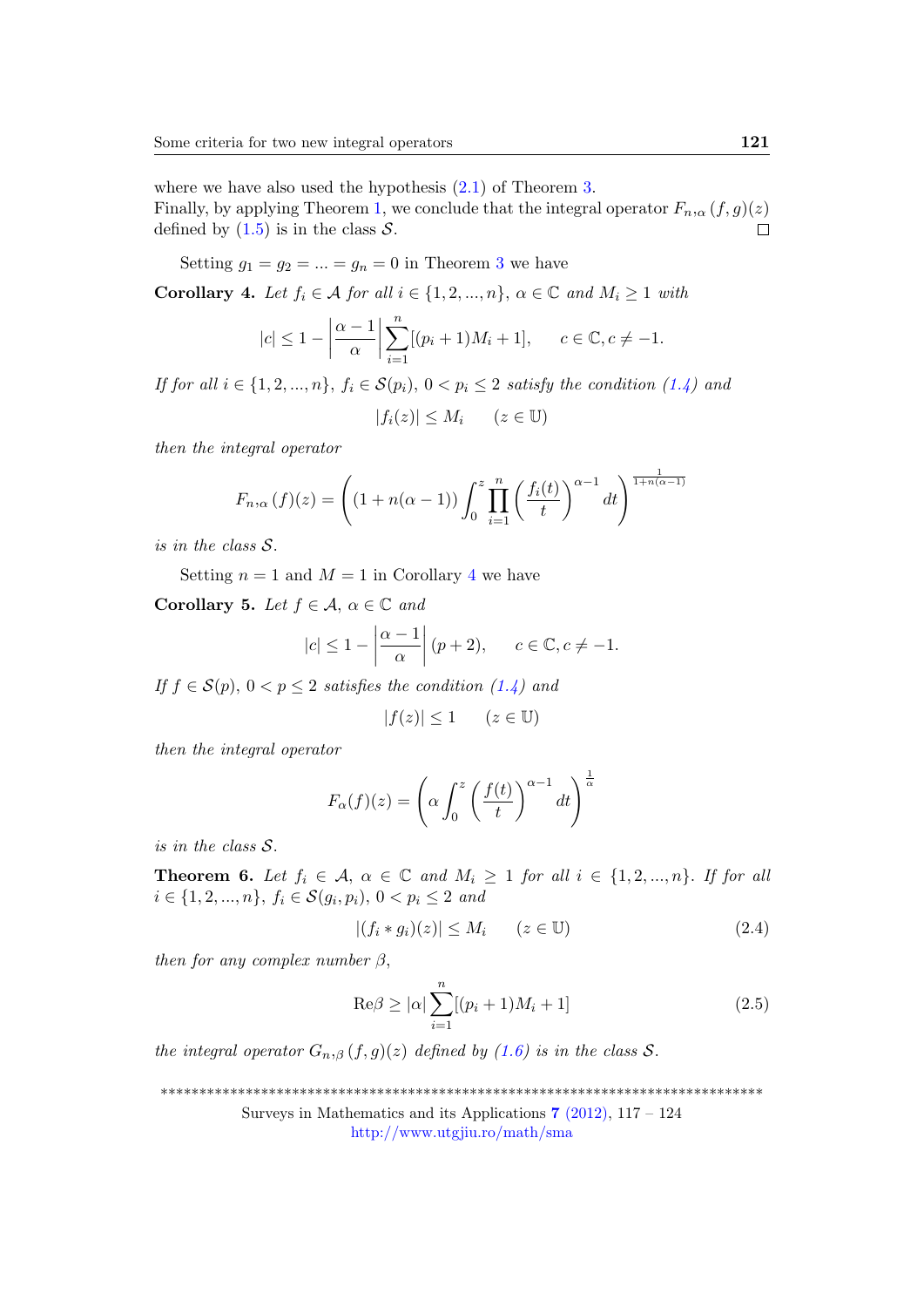Proof. We define a function

<span id="page-5-0"></span>
$$
h(z) = \int_0^z \prod_{i=1}^n \left(\frac{(f_i * g_i)(t)}{t}\right)^\alpha dt
$$
 (2.6)

and we obtain that  $h(0) = h'(0) - 1 = 0$ . We calculate the derivatives of the first and second orders. From  $(2.6)$  we have

$$
h'(z) = \prod_{i=1}^{n} \left( \frac{(f_i * g_i)(z)}{z} \right)^{\alpha}
$$

and

$$
\frac{zh''(z)}{h'(z)} = \alpha \sum_{i=1}^{n} \left( \frac{z(f_i * g_i)'(z)}{(f_i * g_i)(z)} - 1 \right)
$$

which readily shows that

$$
\begin{split} \left| c |z|^{2\beta} + (1 - |z|^{2\beta}) \frac{zh''(z)}{\beta h'(z)} \right| \\ &= \left| c |z|^{2\beta} + (1 - |z|^{2\beta}) \frac{\alpha}{\beta} \sum_{i=1}^{n} \left( \frac{z(f_i * g_i)'(z)}{(f_i * g_i)(z)} - 1 \right) \right| \\ &\leq |c| + \frac{|\alpha|}{|\beta|} \sum_{i=1}^{n} \left( \left| \frac{z(f_i * g_i)'(z)}{(f_i * g_i)(z)} \right| + 1 \right) \\ &\leq |c| + \frac{|\alpha|}{|\beta|} \sum_{i=1}^{n} \left( \left| \frac{z^2(f_i * g_i)'(z)}{[(f_i * g_i)(z)]^2} \right| \left| \frac{(f_i * g_i)(z)}{z} \right| + 1 \right). \end{split}
$$

Since  $|(f_i * g_i)(z)| \leq M_i, z \in \mathbb{U}$  and  $f_i \in \mathcal{S}(g_i, p_i), 0 < p_i \leq 2$  for all  $i \in \{1, 2, ..., n\},$ then from General Schwarz Lemma and [\(1.3\)](#page-1-4), we obtain

$$
\begin{aligned} \left| c \, |z|^{2\beta} + (1 - |z|^{2\beta}) \frac{zh''(z)}{\beta h'(z)} \right| \\ &\leq |c| + \frac{|\alpha|}{|\beta|} \sum_{i=1}^n \left( \left( \left| \frac{z^2 (f_i * g_i)'(z)}{[(f_i * g_i)(z)]^2} - 1 \right| + 1 \right) M_i + 1 \right) \\ &\leq |c| + \frac{|\alpha|}{|\beta|} \sum_{i=1}^n [(p_i + 1) M_i + 1] \qquad (z \in \mathbb{U}) \end{aligned}
$$

which, in the light of the hypothesis  $(2.5)$ , we have

$$
\left|c\,|z|^{2\beta}+(1-|z|^{2\beta})\frac{zh''(z)}{\beta h'(z)}\right|\leq 1\qquad (z\in\mathbb{U})\,.
$$

Applying Theorem [1](#page-1-2) for the function  $h(z)$ , we obtain that the integral operator  $G_{n,\beta}(f,g)(z)$  defined by  $(1.6)$  is in the class  $S$ .  $\Box$ 

\*\*\*\*\*\*\*\*\*\*\*\*\*\*\*\*\*\*\*\*\*\*\*\*\*\*\*\*\*\*\*\*\*\*\*\*\*\*\*\*\*\*\*\*\*\*\*\*\*\*\*\*\*\*\*\*\*\*\*\*\*\*\*\*\*\*\*\*\*\*\*\*\*\*\*\*\*\*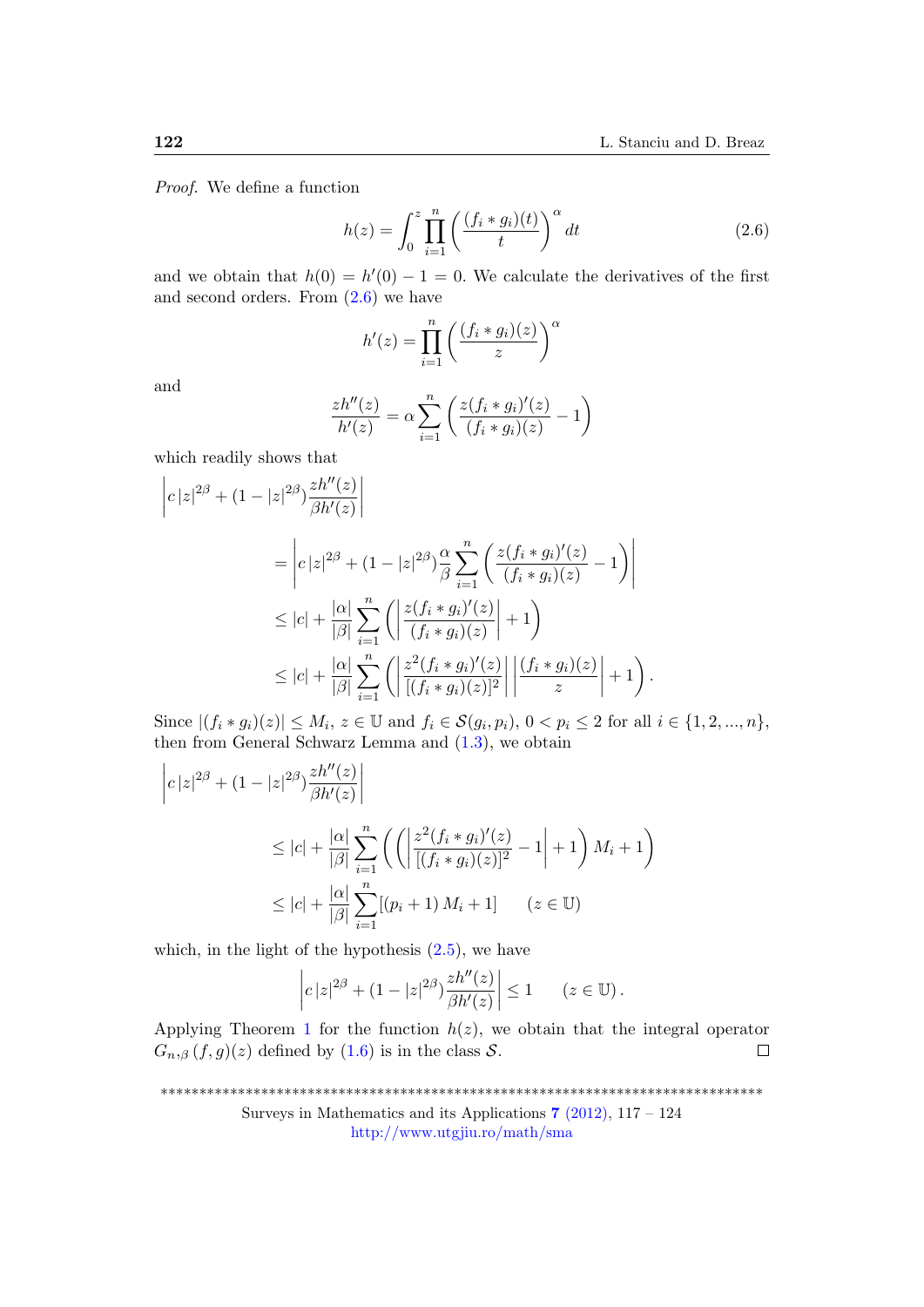Setting  $g_1 = g_2 = ... = g_n = 0$  in Theorem [6,](#page-4-0) we have

<span id="page-6-0"></span>Corollary 7. Let  $f_i \in \mathcal{A}, \alpha \in \mathbb{C}$  and  $M_i \geq 1$  for all  $i \in \{1, 2, ..., n\}$ . If for all  $i \in \{1, 2, ..., n\}, f_i \in \mathcal{S}(p_i), 0 < p_i \leq 2$  satisfy the inequality  $(1.4)$  and

$$
|f_i(z)| \le M_i \qquad (z \in \mathbb{U})
$$

then for any complex number  $\beta$ ,

$$
\operatorname{Re}\beta \ge |\alpha| \sum_{i=1}^n [(p_i + 1)M_i + 1]
$$

the integral operator

$$
G_{n,\beta}(f,g)(z) = \left(\beta \int_0^z t^{\beta - n\alpha - 1} \prod_{i=1}^n (f_i(t))^\alpha dt\right)^{\frac{1}{\beta}}
$$

is in the class S.

Setting  $n = 1$  and  $M = 1$  in Corollary [7,](#page-6-0) we have

Corollary 8. Let  $f \in \mathcal{A}$ ,  $\alpha \in \mathbb{C}$  and  $M \geq 1$ . If  $f \in \mathcal{S}(p)$ ,  $0 < p \leq 2$  satisfies the inequality [\(1.4\)](#page-1-3) and

$$
|f(z)| \le M \qquad (z \in \mathbb{U})
$$

then for any complex number  $\beta$ ,

$$
\text{Re}\beta \ge |\alpha| \left[ (p+1)M + 1 \right]
$$

the integral operator

$$
G_{1,\beta}(f,g)(z) = \left(\beta \int_0^z t^{\beta-\alpha-1} \left(f(t)\right)^{\alpha} dt\right)^{\frac{1}{\beta}}
$$

is in the class S.

Acknowledgement. This work was partially supported by the strategic project POSDRU 107/1.5/S/77265, inside POSDRU Romania 2007-2013 co-financed by the European Social Fund-Investing in People.

\*\*\*\*\*\*\*\*\*\*\*\*\*\*\*\*\*\*\*\*\*\*\*\*\*\*\*\*\*\*\*\*\*\*\*\*\*\*\*\*\*\*\*\*\*\*\*\*\*\*\*\*\*\*\*\*\*\*\*\*\*\*\*\*\*\*\*\*\*\*\*\*\*\*\*\*\*\* Surveys in Mathematics and its Applications  $7$  [\(2012\),](http://www.utgjiu.ro/math/sma/v07/v07.html) 117 – 124 <http://www.utgjiu.ro/math/sma>